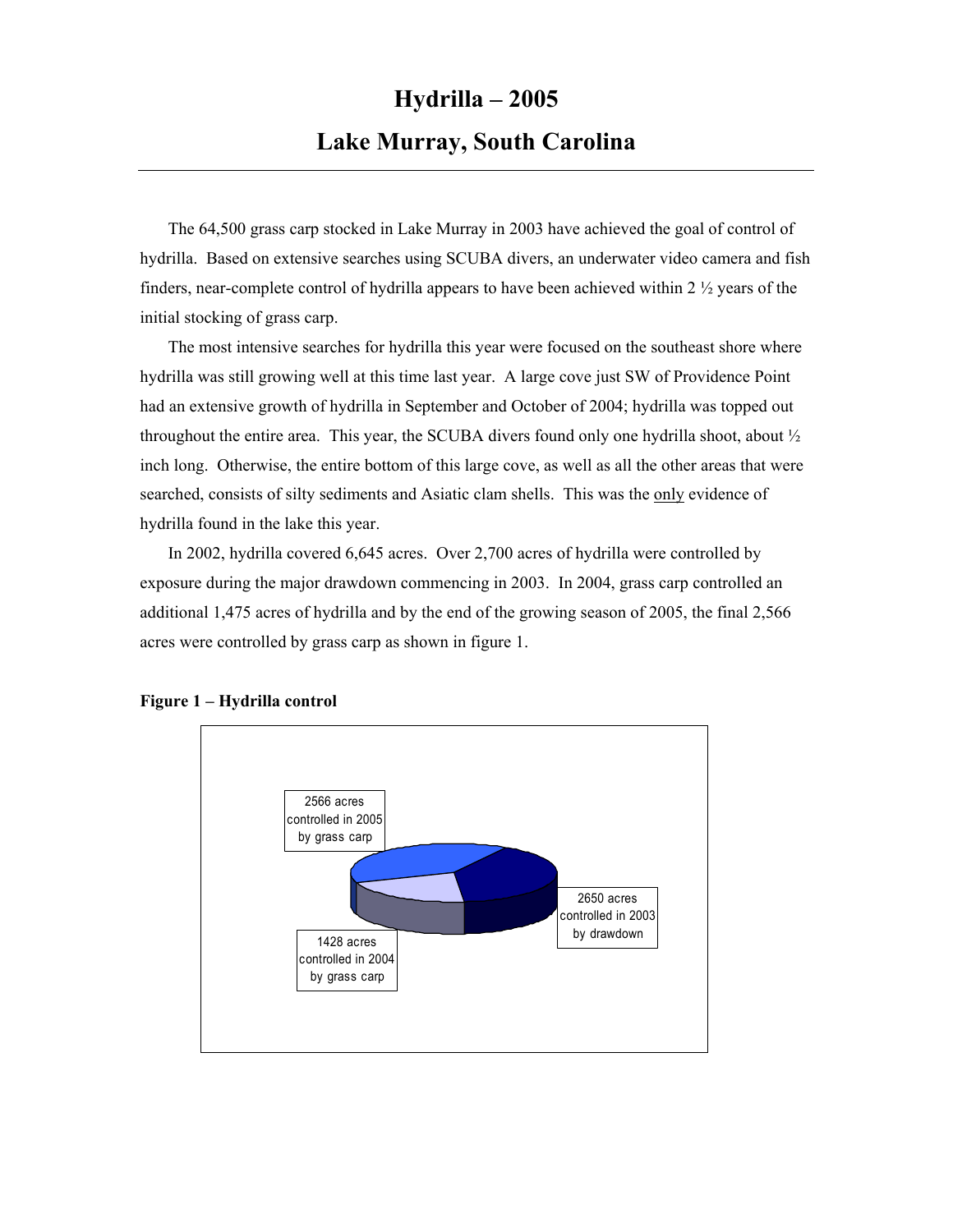The graph below illustrates the history of hydrilla in Lake Murray from its first appearance in 1993, through the drawdown in late 1996, its recovery in 2000, the dramatic increase in 2002 as a response to several years of drought, and the decline in recent years due to the drawdown and grass carp stocking.



**Hydrilla Acreage - Lake Murray**

In addition to hydrilla, other submersed plants previously found in Lake Murray were also notably absent. These include slender pondweed *(Potamogeton pusillus)*, slender naiad *(Najas minor)*, southern naiad *(Najas guadalupensis)*, and Illinois pondweed *(Potamogeton illinoensis)*. However, most of these haven't been found in Lake Murray for the last few years.

As the grass carp continue to keep hydrilla under control, it's anticipated that they will probably turn to water primrose as a source of food, if they haven't done so already. Although water primrose is mostly an emergent plant, it does have some submersed leaves. The tender, young, new growth is formed at the surface of the water and is readily available to grass carp.

For over a decade, there's been much speculation as to how hydrilla managed to enter Lake Murray. One of the SCUBA divers who worked with me searching for hydrilla this fall is a local businessman whose business is dependent on lake users. He informed me that in the early